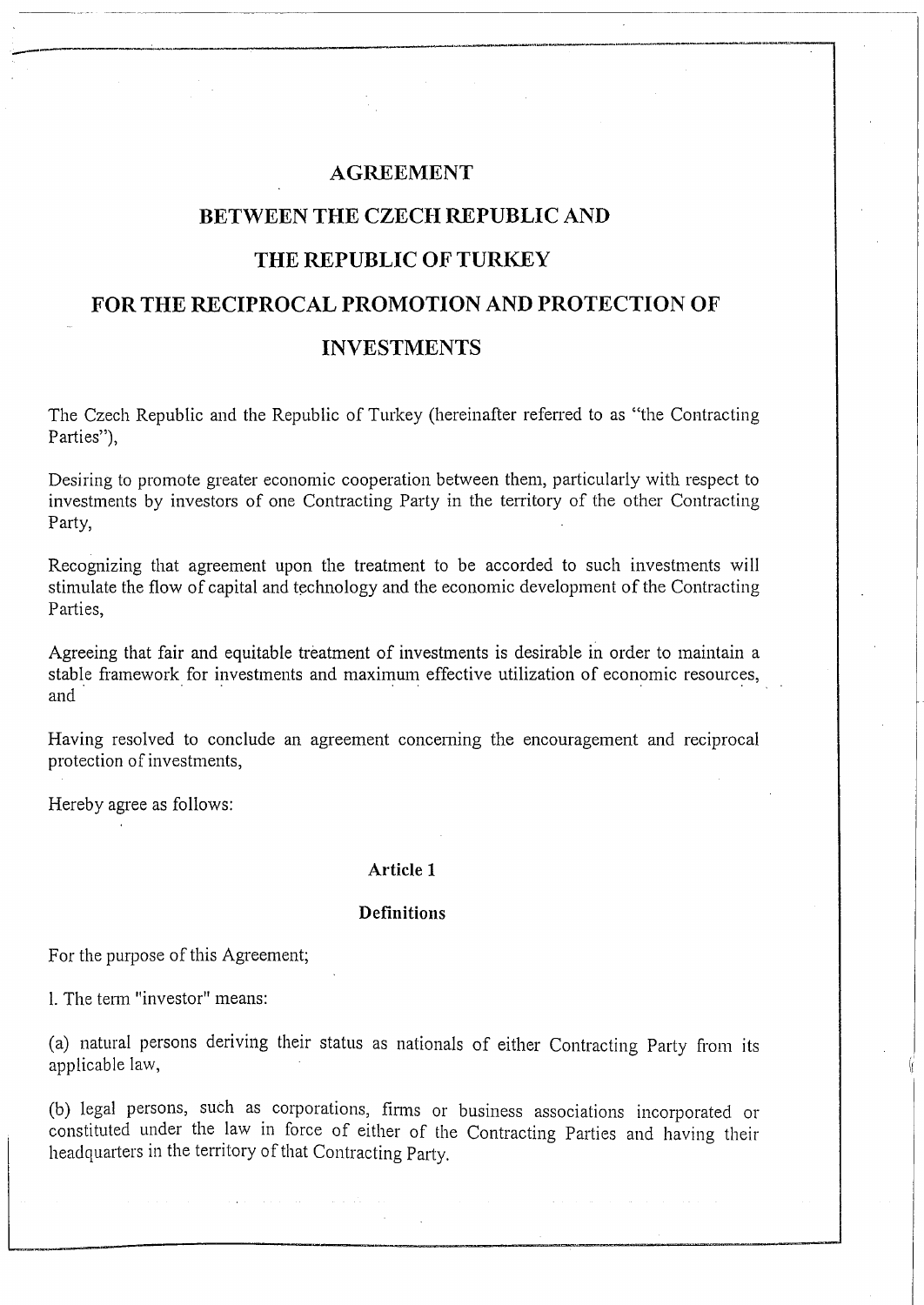2. The term "investment" means direct investment, under the definition of the International Monetary Fund, invested by an investor of one Contracting Party in the territory of the other Contracting Party, provided that the investment has been made in accordance with the laws and regulations of the other Contracting Party, and shall include every kind of assets in particular, but not exclusively:

(a) shares in and stocks of a company and any other form of participation in companies,

Cb) retums reinvested, claims to money or any other rights having financial value related to an investment,

(c) movable and immovable property and any other rights such as mortgages, liens, pledges,

(d) intellectual property rights and industrial rights such as patents, trademarks, business names, teclmical processes, industrial designs, know-how and goodwill,

(e) business concessions confen'ed by law or by contract, including the concessions related to natural resources.

3. The tenn "returns" means the amounts yielded by an investment and includes in particular, but not limited to, profit, interest, and dividends.

4. The term "territory" means:

-. \_\_ . ----------

(a) in respect of the Czech Republic, the territory of the Czech Republic over which it exercises sovereignty, sovereign rights and jurisdiction in accordance with intemational law;

(b) in respect of the Republic of Turkey, its territory, territorial sea, as well as the maritime areas over which it has jurisdiction or sovereign rights for the purposes of exploration, exploitation and conservation of natural resources, pursuant to intemational law.

#### **Article 2**

### **Promotion and Protection of Investments**

l. Each Contracting Party shall encourage and create favourable conditions for investors of the other Contracting Party to make investments in its territory and shall admit such investments in accordance with its laws and regulations.

2. Investments of investors of each Contracting Party shall at all times be accorded fair and equitable treatment and shall enjoy full protection and security in the territory of the other Contracting Party. Neither Contracting Party shall in any way impair by unreasonable or discriminatory measures the management, maintenance, use, enjoyment, extension, or disposal of such investments.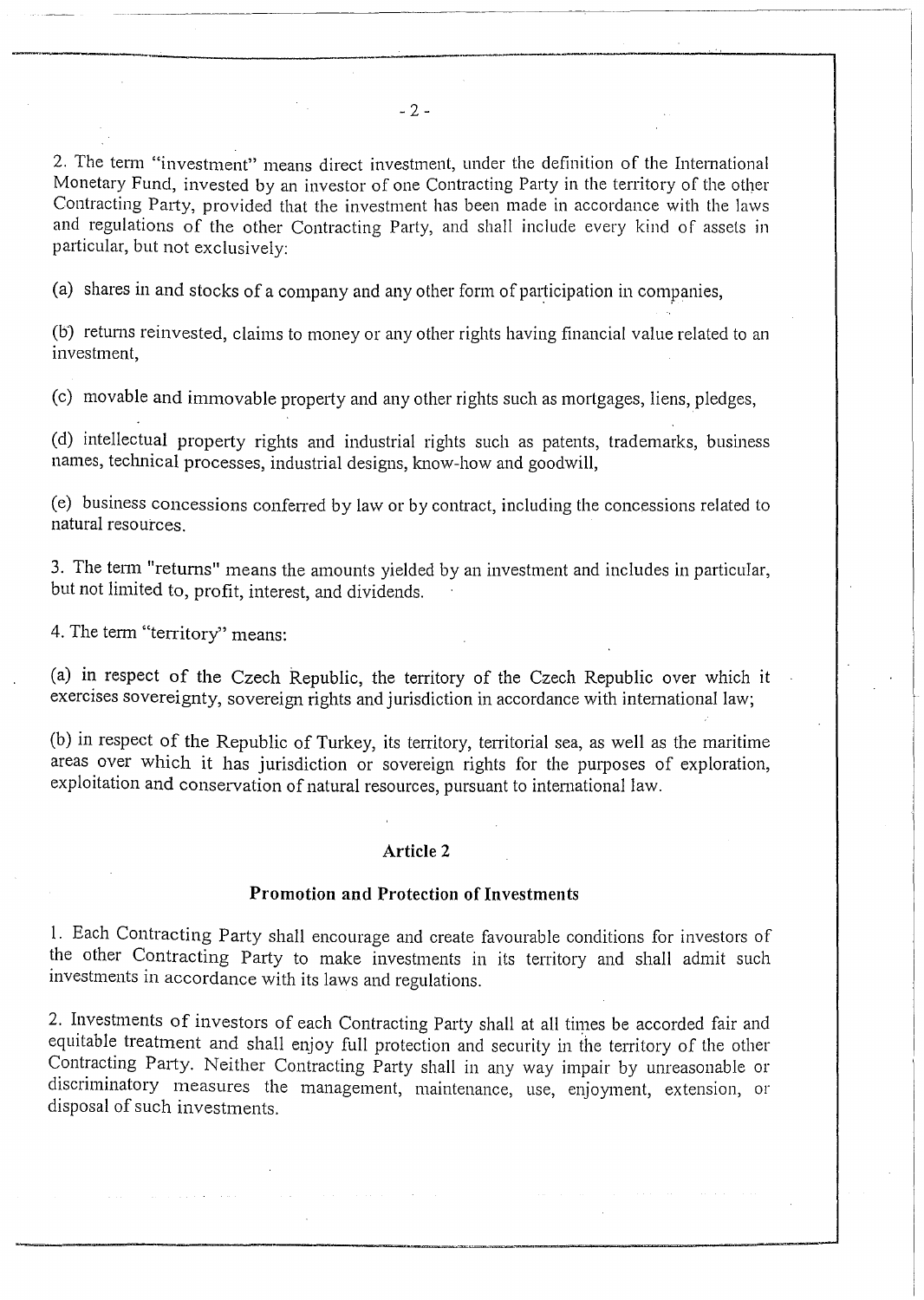## **Article 3**

 $-3 -$ 

--------,-------' --\_.\_-\_.\_-\_. \_\_ .--\_.

### **National and Most-Favoured-Nation Treatment**

1. Each Contracting Party shall in its tenitory accord to investments, once established, and retums of investors of the other Contracting Party treatment which is fair and equitable and not less favourable than that which it accords in similar situations to investments and retums of its own investors or to investments and retums of investors of any third State, whichever is more favourable.

2. Each Contracting Party shall in its territory accord to investors of the other Contracting Party, as regards management, maintenance, use, enjoyment or disposal of their investment, treatment which is fair and equitable and not less favourable than that which it accords to its own investors or to investors of any third State, whichever is more favourable.

3. Subject to the laws and regulations of the Contracting Parties relating to the entry, sojoum and employment of aliens;

(a) nationals of either Contracting Party shall be permitted to enter and to remain in the tenitory of the other Contracting Party for the purpose of establishing, developing, administering or advising on the operation of an investment to which they, or an investor of the first Contracting Party that employs 'them, have committed and/or are in the process of committing the required amount of capital or required value of other resources,

Cb) companies which are legally constituted under the applicable laws and regulations of one Contracting Party and which are investments of investors of the other Contracting Party, shall be permitted to engage managerial and technical personnel of their choice, regardless of nationality.

4. The National Treatment and Most-Favoured-Nation Treatment provisions of this Article shall not apply to advantages accorded by a Contracting Party pursuant to its obligation as a member of customs, economic, or monetary union, a common market or a free trade area.

5. The Contracting Party understands the obligations of the other Contracting Party as a member of a customs, economic, or monetary union, a common market or a free trade area to include obligations arising out of an intemational agreement or reciprocity agreement of that customs, economic, or monetary union, common market or free trade area.

6. The provisions of this Agreement shall not be construed so as to oblige one Contracting Party to extend to the investors of the other Contracting Party, or to the investments or returns of such investors, the benefit of any treatment, preference or privilege which may be extended by the Contracting Party by virtue of any international agreement or arrangement relating wholly or mainly to taxation.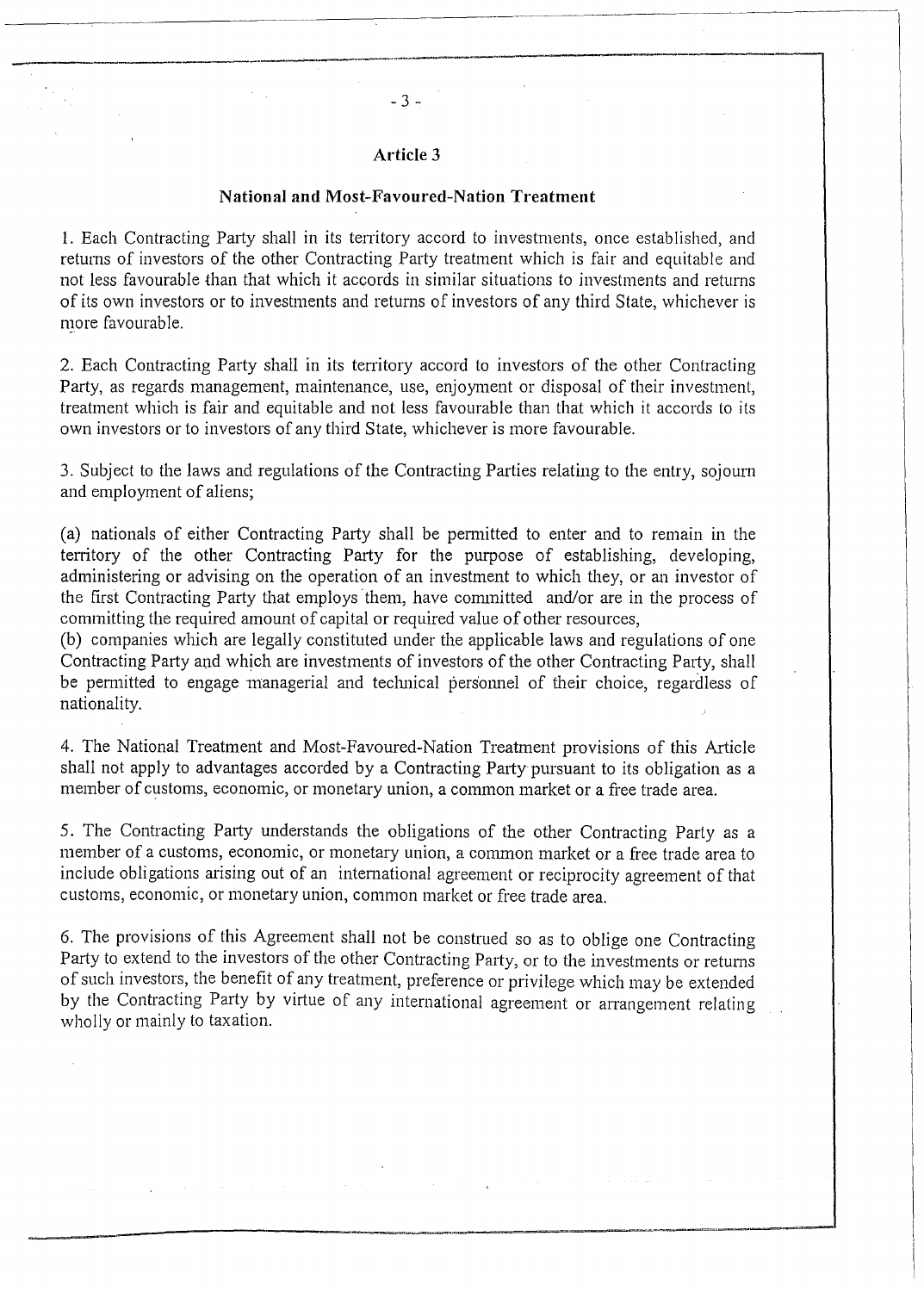#### **Expropriation and Compensation**

1. Investments shall not be expropriated, nationalized or subject, directly or indirectly, to measures of similar effects except for a public purpose, in a non-discriminatory manner, upon payment of prompt, adequate and effective compensation, and in accordance with due process of law and the general principles of treatment provided for in Article 2 ofthis Agreement.

2. Compensation shall be equivalent to the real market value of the expropriated investment before the expropriatory action was taken or became known. Compensation shall be paid without delay and be freely transferable in a convertible currency. In case of delay, the payment shall bear interest.

3. Investors of either Contracting Patiy whose investments suffer losses in the territory of the other Contracting Party owing to war, insurrection, civil disturbance or other similar events shall be accorded by such other Contracting Party treatment not less favourable than that accorded to its own investors or to investors of any third country, whichever is the most favourable treatment, as regards any measures it adopts in relation to such losses.

### **Article 5**

#### **Repatriation and Transfer**

1. Without prejudice to measures adopted by 'the European Community, each Contracting Party shall permit in good faith all transfers related to an investment to be made freely and without delay into and out of its territory. Such transfers include in particular but not limited to:

 $(a)$  returns,

(b) proceeds from the sale or liquidation of all or any part of an investment,

(c) compensation pursuant to Article 4,

(d) principal and interest payments deriving from loans in connection with investments,

(e) salaries, wages and other remunerations received by the nationals of one Contracting Party who have obtained in the territory of the other Contracting Party the corresponding work permits relative to an investment,

(f) payments arising from an investment dispute.

2. Transfers shall be made in the freely convertible currency in which the investment has been made or in any freely convertible currency if so agreed by the investor and at the prevailing market rate of exchange on the date of transfer.

-------,---"----------,---'------\_.\_-'-----\_.\_-------------------.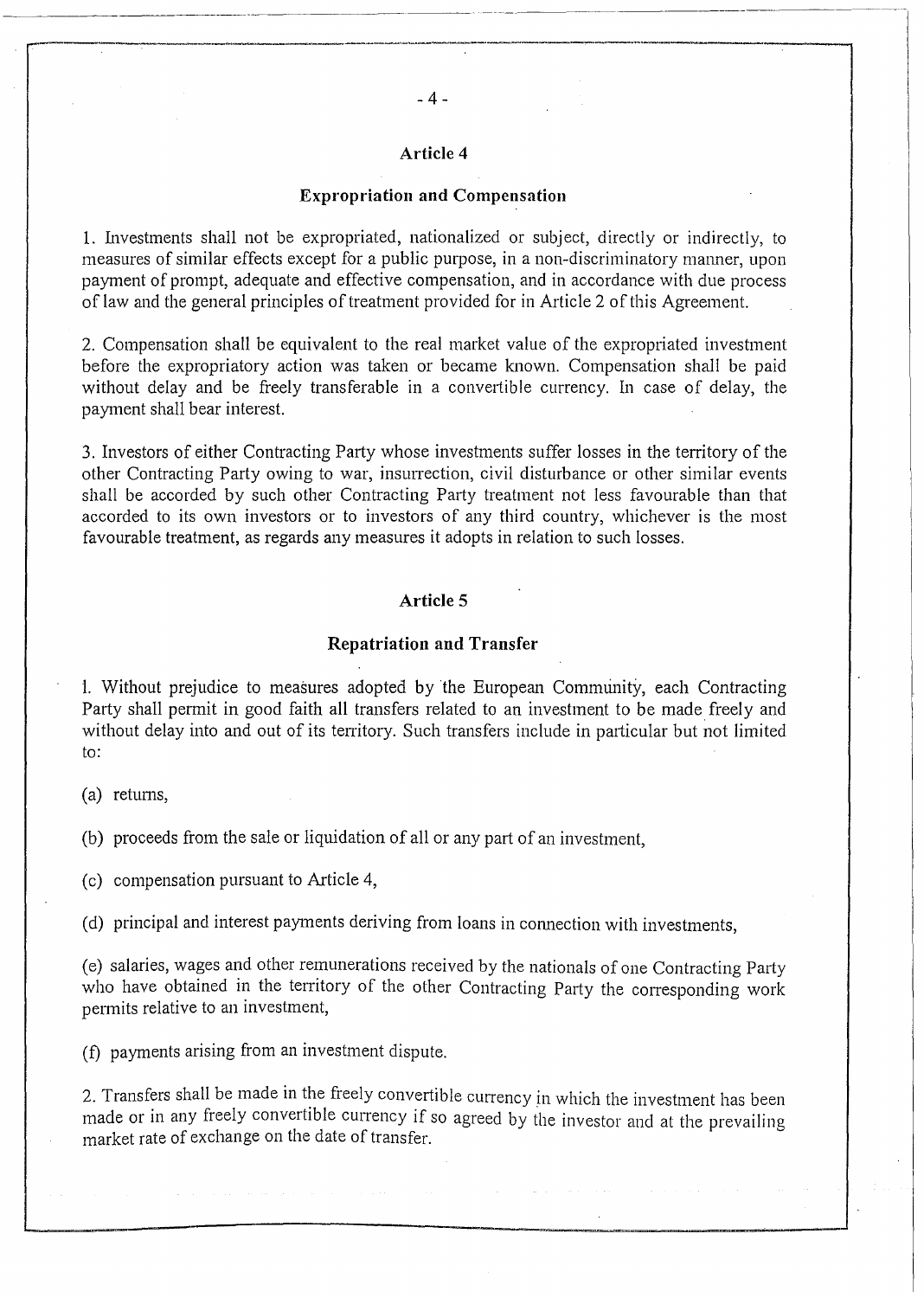- 5 -

.---'\_. ------- .--.---.......... -.-.~--.'."' ...... ""--.-

### **Subrogation**

1. If the investment of an investor of one Contracting Party is covered against non-commercial risks under a system established by law, any subrogation of the guarantor or the insurer, which stems from the terms of a guarantee, a contract of insurance or any other legal transaction between the investor and the guarantor or the insurer shall be recognized by the other Contracting Party.

2. The guarantor or the insurer is entitled by virtue of subrogation to exercise the rights and enforce the claims of that investor and shall assume the obligations related to the investment. The subrogated rights or claims shall not exceed the original rights or claims of the investor.

3. Disputes between a Contracting Party and a guarantor or an insurer shall be settled in accordance with the provisions of Article 8 of this Agreement.

#### **Article 7**

#### **Consultation**

The Contracting Parties agree to consult promptly, on the request of either Contracting Party, in order to prevent or to resolve any dispute in connection with the Agreement or to discuss any matter relating to the interpretation or application of the Agreement.

#### **Article 8**

## **Settlement of Disputes between One Contracting Party and Investors of the Other Contracting Party**

1. Disputes between one of the Contracting Parties and an investor of the other Contracting Party, in connection with the investment, shall be notified in writing by the investor to the recipient Contracting Party of the investment. The notification shall include detailed information about the dispute. As far as possible, the investor and the concerned Contracting Party shall endeavor to settle these disputes by consultations and negotiations in good faith.

2. If these disputes cannot be settled in this way within six months following the date of the written notification mentioned in paragraph 1, the dispute can be submitted, as the investor may choose, to:

(a) the competent court or administrative tribunal of the Contracting Party which is the party to the dispute;

(b) an ad hoc court of arbitration laid down under the Arbitration Rules of Procedure of the United Nations Commission for Intemational Trade Law (UNCITRAL), the Parties to the dispute may agree in writing to modify these Rules;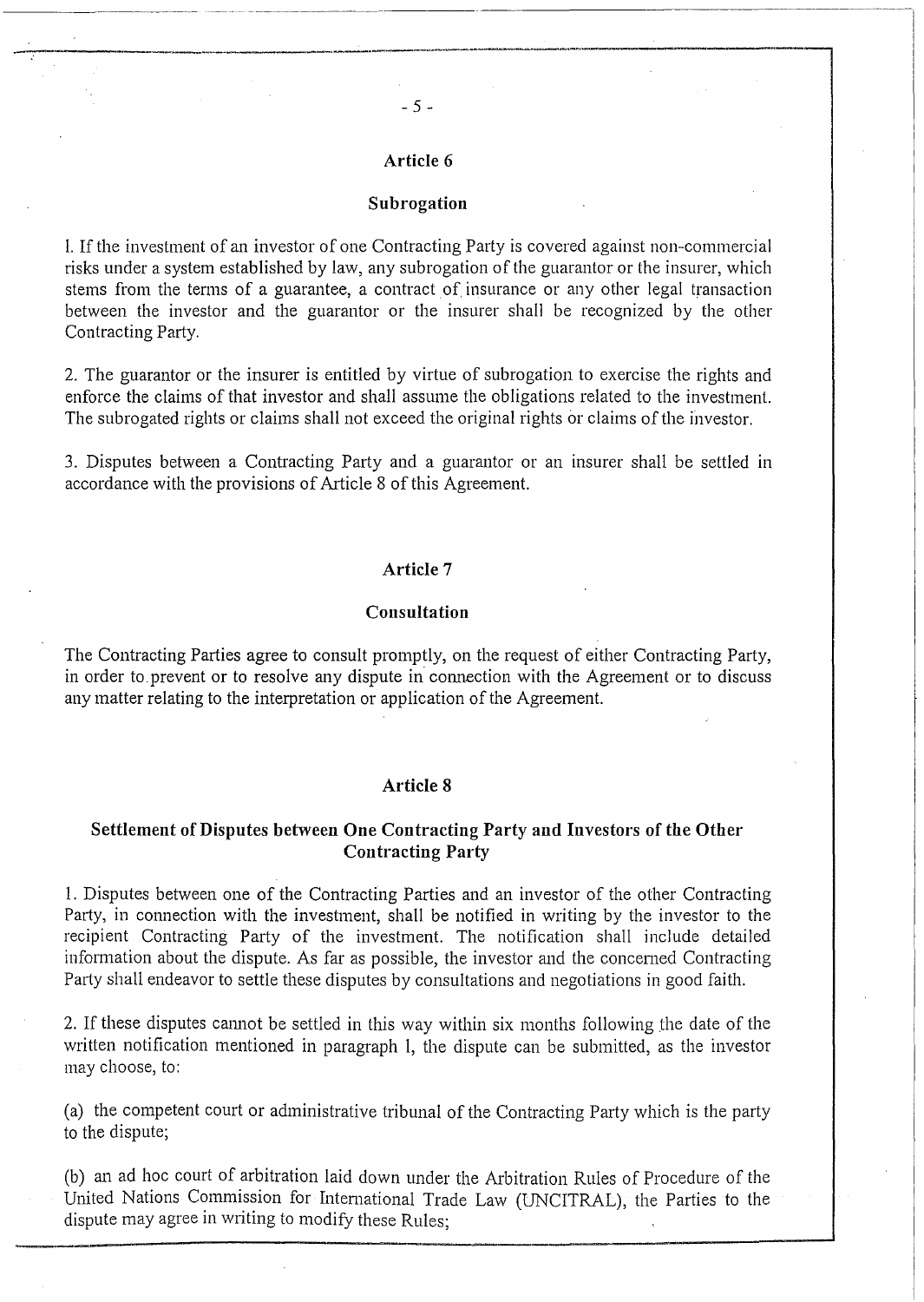(c) the International Center for Settlement of Investment Disputes (ICSID) set up by the "Convention on the Settlement of Investment Disputes between States and Nationals of Other States".

3. The arbitral tribunal shall decide on the basis of the law, taking into account all sources of the law in the following sequence:

(a) the provisions of this Agreement;

(b) other relevant Agreements between the Contracting Parties;

 $(c)$  the national laws and regulations of the Contracting Party in whose territory the investment was made, including the rules related to conflicts of law;

(d) the provisions of special agreements relating to the investment.

4. Notwithstanding the provisions of paragraph 2 of this Article:

(a) only the disputes arising in connection with an investment made in conformity with the relevant legislation or approved, under Article 2, and which has been effectively established, may be submitted to the International Center for Settlement of Investment Disputes (ICSID) or any other intemational dispute settlement mechanism as agreed upon by the Contracting Parties;

(b) the disputes, related to the property and real rights upon the real estates are totally under the jurisdiction of the national courts of the host Contracting Party and therefore shall not be submitted to jurisdiction of the Intemational Center for Settlement of Investment Disputes (ICSID) or any other international dispute settlement mechanism; and

(c) with regard to the Article 64 of the "Convention on the Settlement of Investment Disputes between States and Nationals of other States":

The Republic of Turkey shall not accept the referral of any disputes arising between the Contracting Parties concerning the interpretation or application of "Convention on the Settlement of Investment Disputes between States and Nationals of other States", which is not settled by negotiation, to the Intemational Court of Justice.

5. The arbitration awards shall be final and binding for all parties in dispute. Each Contracting Party commits itself to execute the award according to its national law.

....... ..........,--.""~~.~ ...... ,..,.,.,.,... .... ~ .. """" ......... --. \_.....-"''''''''' ... \_--------\_. --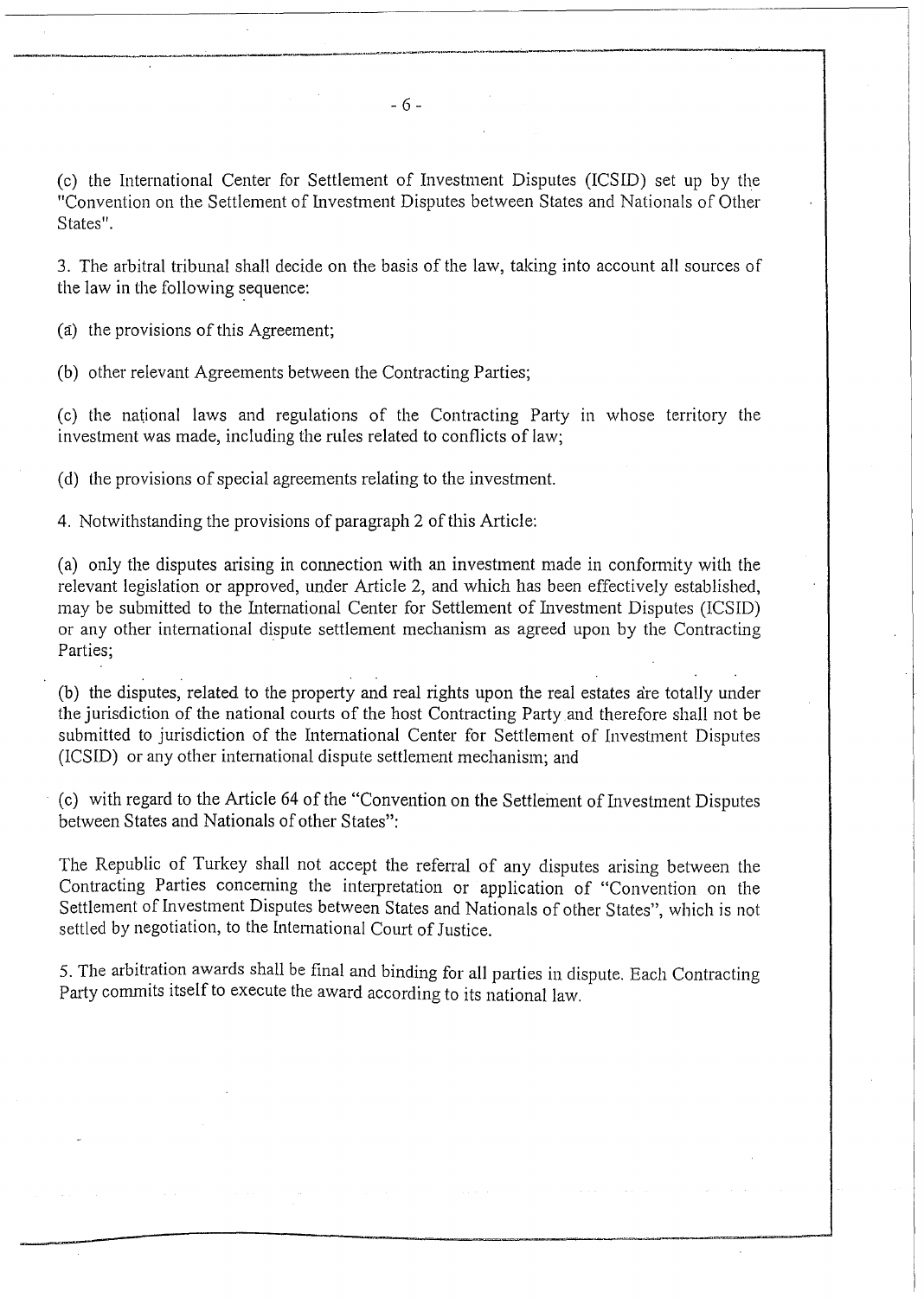### **Article 9**

#### **Settlement of Disputes between the Contracting Parties**

1. The Contracting Parties shall seek in ,good faith and a spirit of cooperation a rapid and equitable solution to any dispute between them concerning the interpretation or application of this Agreement. In this regard, the Contracting Parties agree to engage in direct and meaningful negotiations to arrive at such solutions. If the Contracting Parties cannot reach an agreement within six months after the beginning of disputes between themselves through the foregoing procedure, the disputes may be submitted, upon the request of either Contracting Party, to an arbitral tribunal of three members.

2. Within three months of receipt of a request, each Contracting Party shall appoint an arbitrator. The two arbitrators shall select a third arbitrator as Chairman, who is a national of a third State. In the event either Contracting Party fails to appoint an arbitrator within the specified time, the other Contracting Party may request the President of the International Court of Justice to make the appointment.

3. If both arbitrators cannot reach an agreement about the choice of the Chairman within two months after their appointment, the Chairman shall be appointed upon the request of either Contracting Party by the President of the International Court of Justice.

4. If, in the cases specified under paragraphs (2) and (3) of this Article, the President of the International Court of Justice is prevented from carrying out the said function or if he is a national of either Contracting Party, the appointment shall be made by the Vice-President, and if the Vice-President is prevented from carrying out the said function or if he is a national of either Contracting Party, the appointment shall be made by the most senior member of the Court who is not a national of either Contracting Party.

5. The tribunal shall have three months from the date of the selection of the Chainnan to agree upon rules of procedure consistent with the other provisions of this Agreement. In the absence of such an agreement, the tribunal shall request the President of the Intemational Court of Justice to designate rules of procedure, taking into account the generally recognized rules of international arbitral procedure.

6. Unless otherwise agreed, all submissions shall be made and all hearings shall be completed within eight months of the date of selection of the Chairman, and the tribunal shall render its decision within three months after the date of the closing of the hearings or the final submissions, whichever occurs later.

7. The arbitral tribunal shall reach its decision by a majority of votes. Such decision shall be final and binding on both Contracting Parties.

8. Each Contracting Party shall bear the cost of its own member of the tribunal and of its representations in the tribunal arbitral proceedings; the cost of the chairman and the remaining tepresentence 11 equal parts by the Contracting Parties. The tribunal may, however, in its decision direct that a higher proportion of costs shall be borne by one of the two Contracting Parties.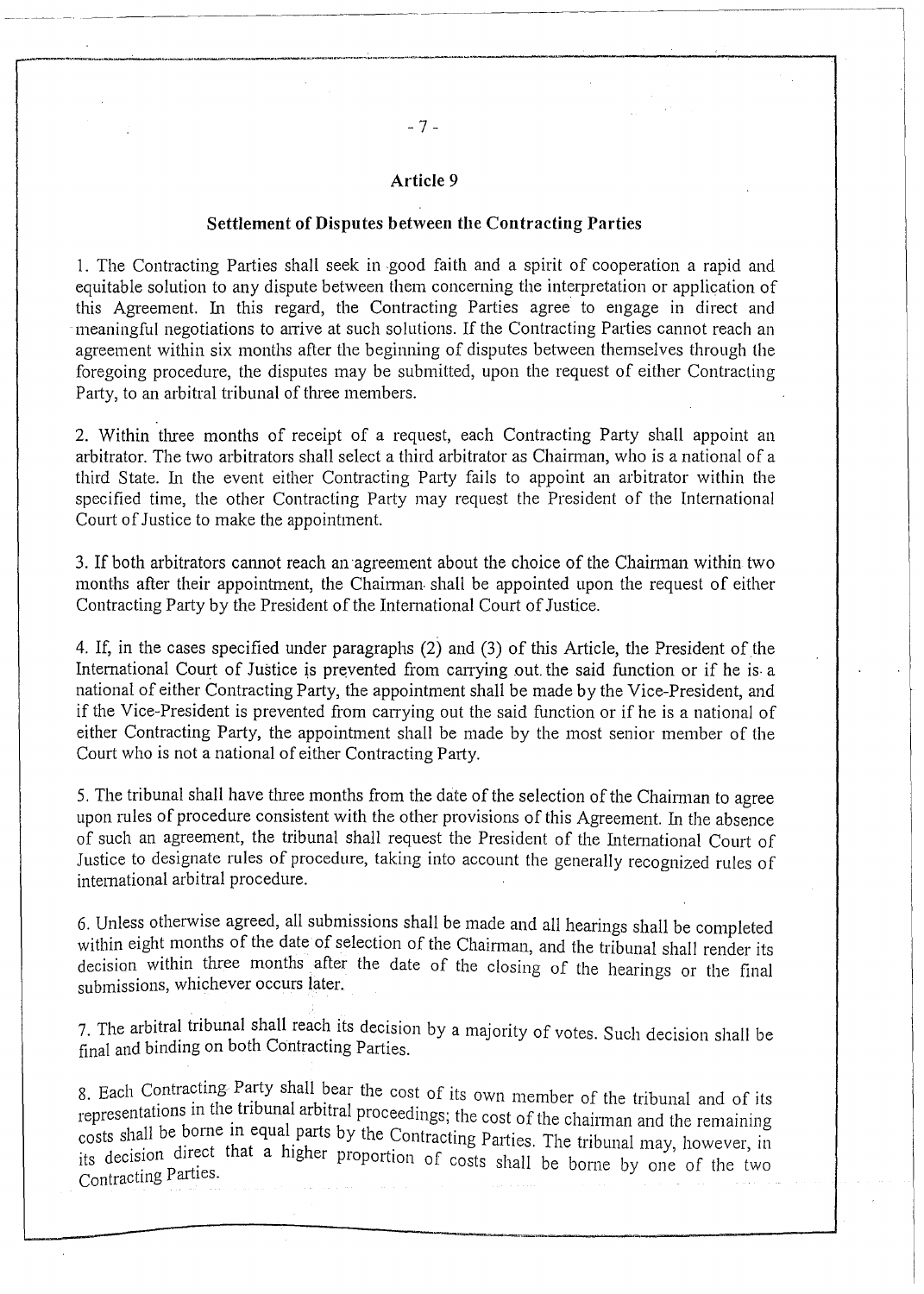9. A dispute shall not be submitted to an international arbitration court under the provisions of this Article, if the dispute in the same manner has been brought before arbitration court under the provisions of Article 8 and is still before the court. This will not impair the engagement in direct and meaningful negotiations between both Contracting Parties.

### **Article 10**

#### **Essential Security Interests**

1. This Agreement shall not preclude the application by either Contracting Patiy of measures necessary for:

(a) the maintenance of public order,

-~-----

(b) the fulfillment of its obligations with respect to the maintenance or restoration of international peace or security, or

(c) the protection of its own essential security interests which may include interests deriving from its membership of a customs, economic or monetary union, a common market or a free trade area. .

2. If either Contracting Party takes any action or measures against the other Contracting Party in conformity with paragraph 1 (c) of this Article based on interests deriving from its membership of a customs, economic or monetary union, a common market or a free trade area, the other Contracting Party against whom such actions or measures were taken may take similar actions or measures against the first Contracting Party based on the principle of reciprocity. In such a circumstance, the investors of the first Contracting Party affected by such measures can not resort to international arbitration under Article 8 of this Agreement to get compensation for any losses suffered as a result of such measures.

### **Article 11**

### **Scope of Application**

The provisions of this Agreement shall apply to future investments made by investors of one Contracting Party in the territory of the other Contracting Party, and also to the investments existing in accordance with the laws of the Contracting Parties on the date this Agreement came into force. However, the provisions of this Agreement shall not apply to claims arising out of events which occurred, or to claims which had been settled, prior to its entry into force.

-------\_.\_' ----.~"'----------.,